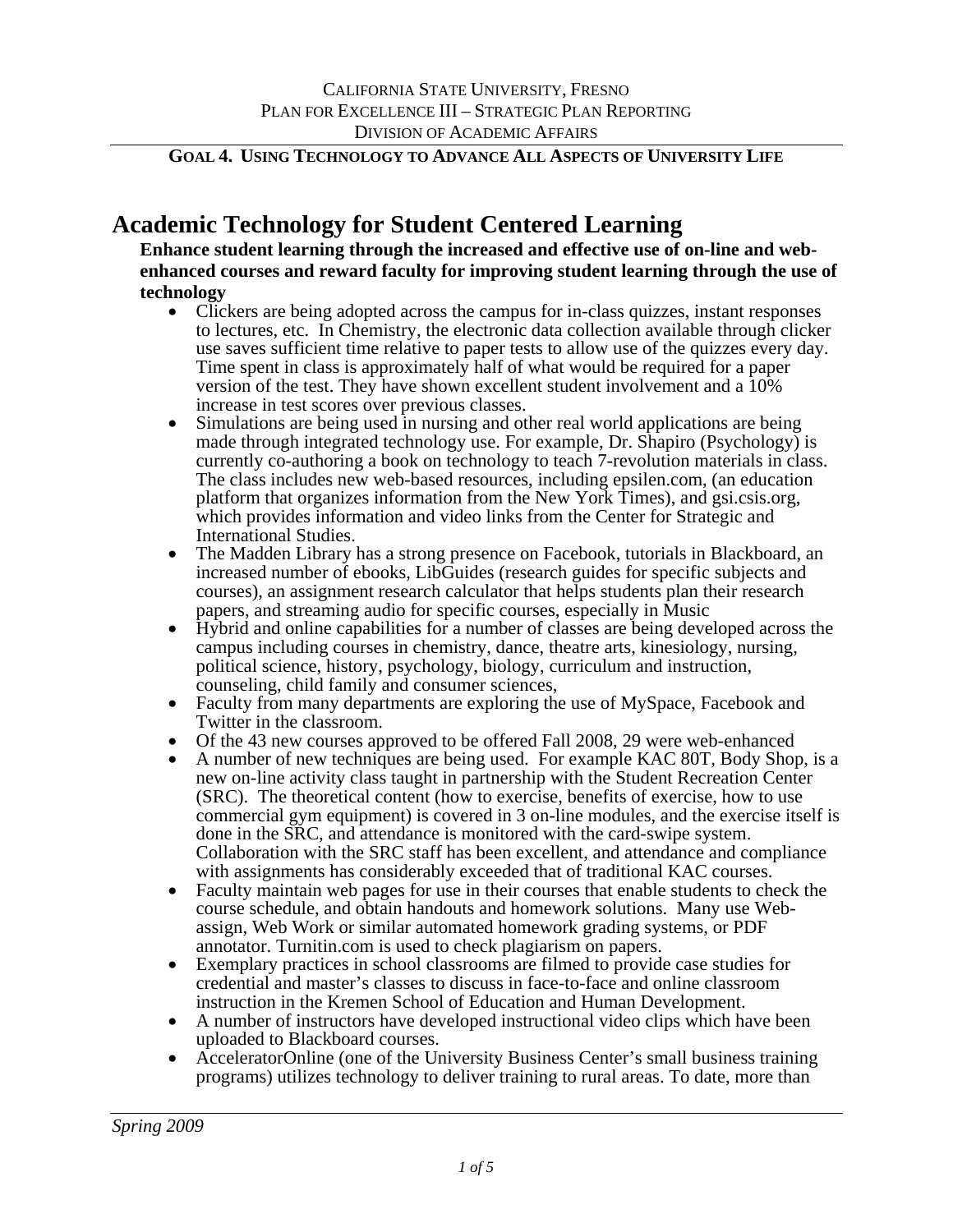400 small businesses and entrepreneurs have completed the business plan development course online.

- Elements of the use of technology are being included in new probationary plans in some departments.
- Advanced wireless network connectivity was expanded to all classrooms.

# **Services for Improved Efficiencies & Satisfaction**

### **Embrace and adopt technology to improve the lives of all members of the university community and help them to manage their workloads**

- A new Pay-for-Print system was launched to make printing and copying easier for students. Print jobs can be submitted and picked up at any of the sites
- A new electronic fund transfer for employee reimbursement has been implemented.
- Several enhancements to People Soft including Absence Management and Training Administration.
- A new system to enhance student course planning called Degree Completion Planner has been configured for undergraduate degree roadmaps offered by Craig School of business and Lyles College of Engineering. This tool will be deployed to students and advisors in Fall 2009.
- Public computers in the Madden Library allow users to choose a Mac or PC environment
- Additional laptops for student checkout have been provided through the library.
- Self-check machines provide self-service checkout of books and other library materials
- The Division of Graduate Studies is moving to place all of the workshops provided to faculty and students on-line so they can be accessed at any time.
- The campus streaming video system provides webcasts with live captioning or transcripts as appropriate.
- The Lyles School of Engineering is using the Blackboard Community System for 'Intranet' based collaboration
- Theater upgrades this year include 12 new ROBE Intelligent Lights (concert-style moving light), Smart Fade Intelligent Light Console, Q-Lab Sound design software, and 2 new Genie lifts
- Social Work uses the International Chat Room to advise students of opportunities available to them.
- Faculty in several departments have voted to go paperless in the distribution of course syllabi/course outlines. The Department of Linguistics has committed itself to a paper-less environment. It is now conducting all official business electronically and its action has become the model for other College and campus entities such as the College's Council of Chairs, the College of Arts and Humanities Technology Committee, and the Associate Dean's Council.

### **Continue to explore innovative uses of technology to ensure efficient, timely and convenient on-line services that allow all members of the university community to manage routine administrative processes**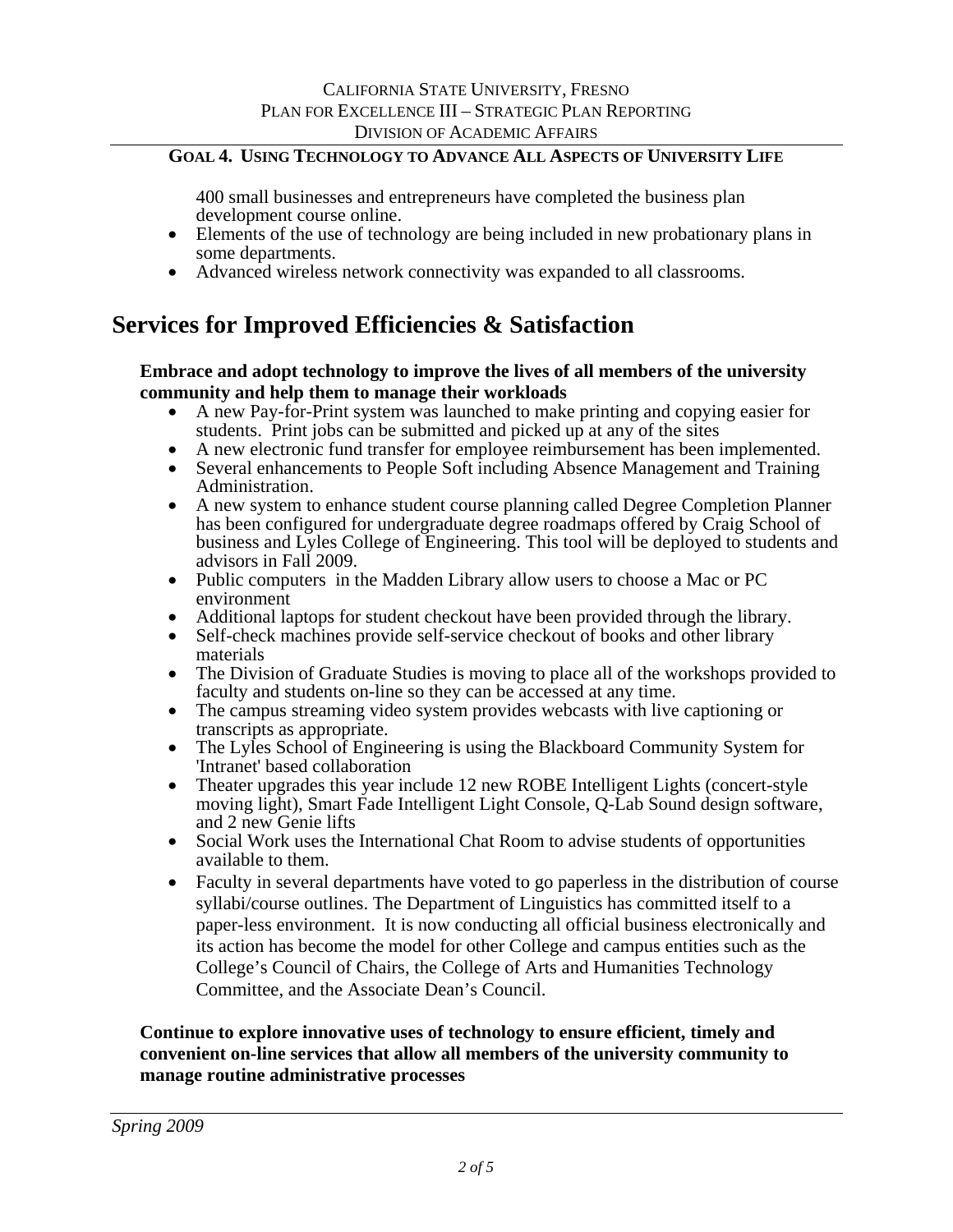- New process was developed by CIS to bring detailed articulated transfer course work from DARs to PeopleSoft. Course work from over 11,000 currently enrolled undergrad students was migrated to PS. This allows the university to effectively enforce prerequisites on all courses and for all students.
- Undergraduate Studies and Campus Information Systems have made progress on designing a system to track changes in undergraduate courses and programs online utilizing Bizflow. It will be piloted with the College of Health and Human Services (7 departments) in Fall 2009.
- Sale and distribution of student parking permits via online services planned for Summer 2009.
- The Dean of the Division of Graduate Studies has met one-on-one with every program coordinator to improve the on-line Advancement to Candidacy forms, the one-step admission process, and insure that all programs Student Outcomes Assessment Plans are on-line.
- The UBC web site has been used to streamline the reservation process for utilizing the facility. Application forms are now available online. In order to enhance environmental responsibility, efforts are under way to make the reservation process completely virtual.
- Departments are making department graduate applications, university applications, and advancement to candidacy forms available online and conducting mass email recruiting using customized emails.
- Education Career Services only uses online portfolios, eliminating the need for paper copies. Some departments are also initiating online portfolios in their courses.

# **Communication and Collaboration**

# **Improve and expand the university's web presence**

- Newly designed library web site provides better access to resources and meets
- accessibility standards. New interface to the library catalog provides a Web 2.0 environment for users
- The Clean Up the Web campaign identified over 900 web accounts-633 of these were actually web sites. Of these, 204 were inactive and were removed, leaving 429 verified active web sites. The majority of these have been moved to the campus Web standard.
- The campus top-level sites are being redesigned and the Google Search Appliance is being installed to improve access to university information.
- A number of departments are updating, redesigning and developing new content for their websites.
- The HR websites that interact with the public are now available in Spanish.

### **Remove barriers to the use of technology by faculty and staff and provide new structures that support collaboration**

- Students can contact a reference librarian through instant messaging
- A group of 18 faculty completed and a second group of 20 faculty members joined the eScholars program, which is designed to support faculty members in the development of online or web-enhanced courses or technology-enhanced instructional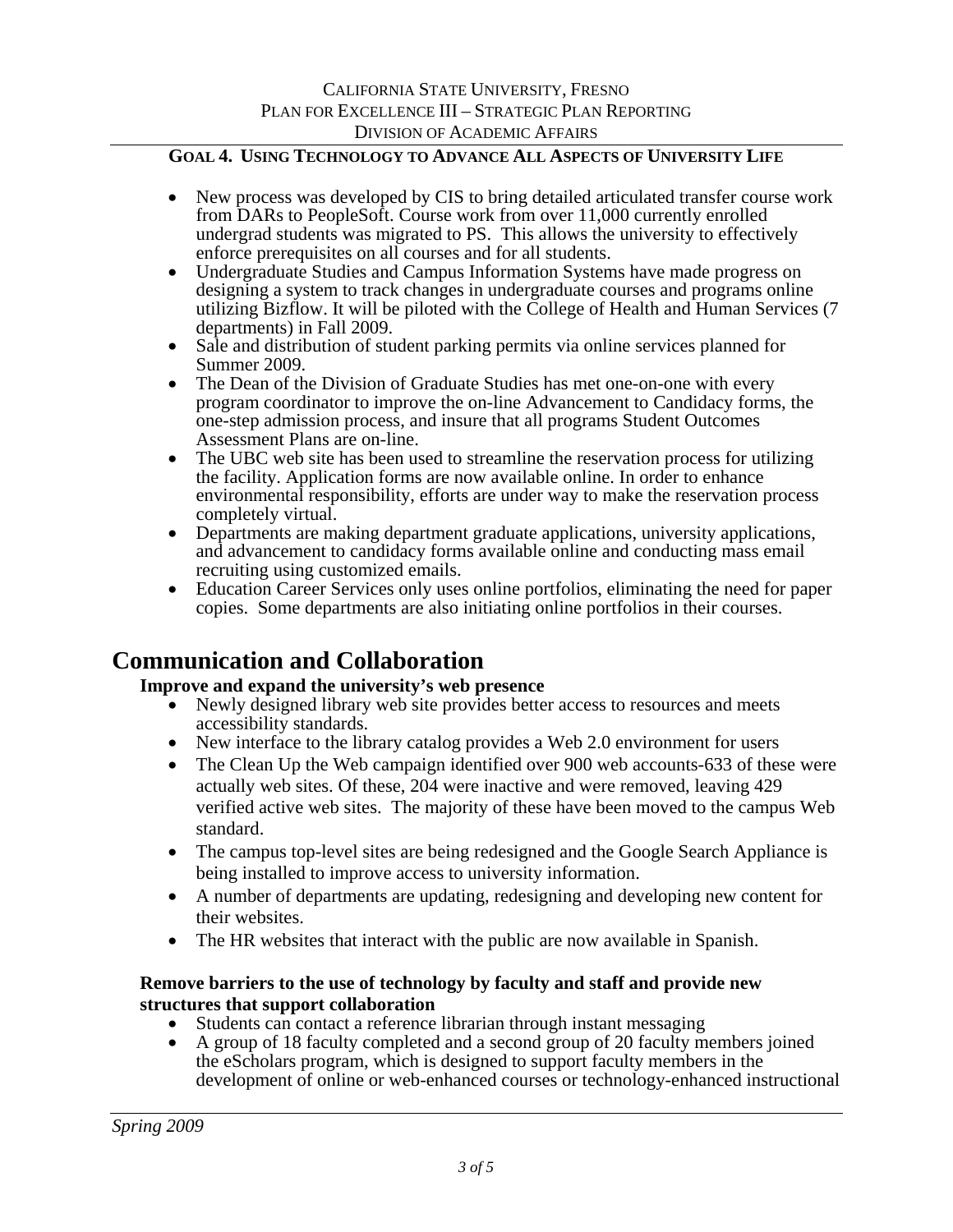modules. These faculty members are experienced online teachers and will be able to serve as mentors to other faculty.

- The technology training catalogue moved to the PeopleSoft module for registration and recording of employee professional development
- TLT has been collaborating with other campus units on online training. For example, working with Health and Safety in the production of online modules presented through Blackboard and linked to PeopleSoft training records
- Completed an inclusive evaluation of new collaboration environments with representatives from all major stakeholders. Zimbra was selected and adoption will take place during Summer 2009.
- Expanded campus wireless network access to all state buildings on campus.
- A rebid of the PBX replacement project was completed as well as a four-month design process that included representatives from all departments and schools. Implementation of the new system is scheduled to begin in June 2009.
- A new virtual capability for systems and storage was created to enhance the stability, reliability and speed with which new services can be deployed.

# **Integrity and Security of Technology Systems and Information**

### **Enhance security policies to provide better user awareness and establish appropriate processes for managing information**

- A thorough and inclusive review was completed of Chancellor's Office proposed policies and standards.
- The president's memo on Confidentiality of Data was update to address concerns with mobile devices and encryption.
- New policy was created to better define Data Classification.

### **Enhance security tools to increase awareness of vulnerabilities and mitigate exposure of sensitive information**

- Campus Intrusion Detection Systems (IDS) were enhanced to identify threats and rapidly isolate security compromises.
- Vulnerability Scanning was expanded to cover the entire campus and identify potential vulnerabilities in schools and colleges upon request.
- Formal processes were established for security incidents on critical services.
- The new co-location facility for housing departmental servers in a central location with appropriate environmental and security protections has increased the physical security and availability of departmental servers.

# **Universal Access**

### **Expand accessible technology for the entire campus community**

- The Accessibility Awareness Fair drew 90 participants from across campus.
- 
- The ATI Regional Meeting drew 80 registrants.<br>• All of the training for faculty emphasizes accessibility, and specific sessions are offered on producing accessible documents, producing accessible PowerPoints, and testing web sites for accessibility. Training materials for the development of accessible materials have been organized in the Blackboard Faculty Forum to provide easy access.